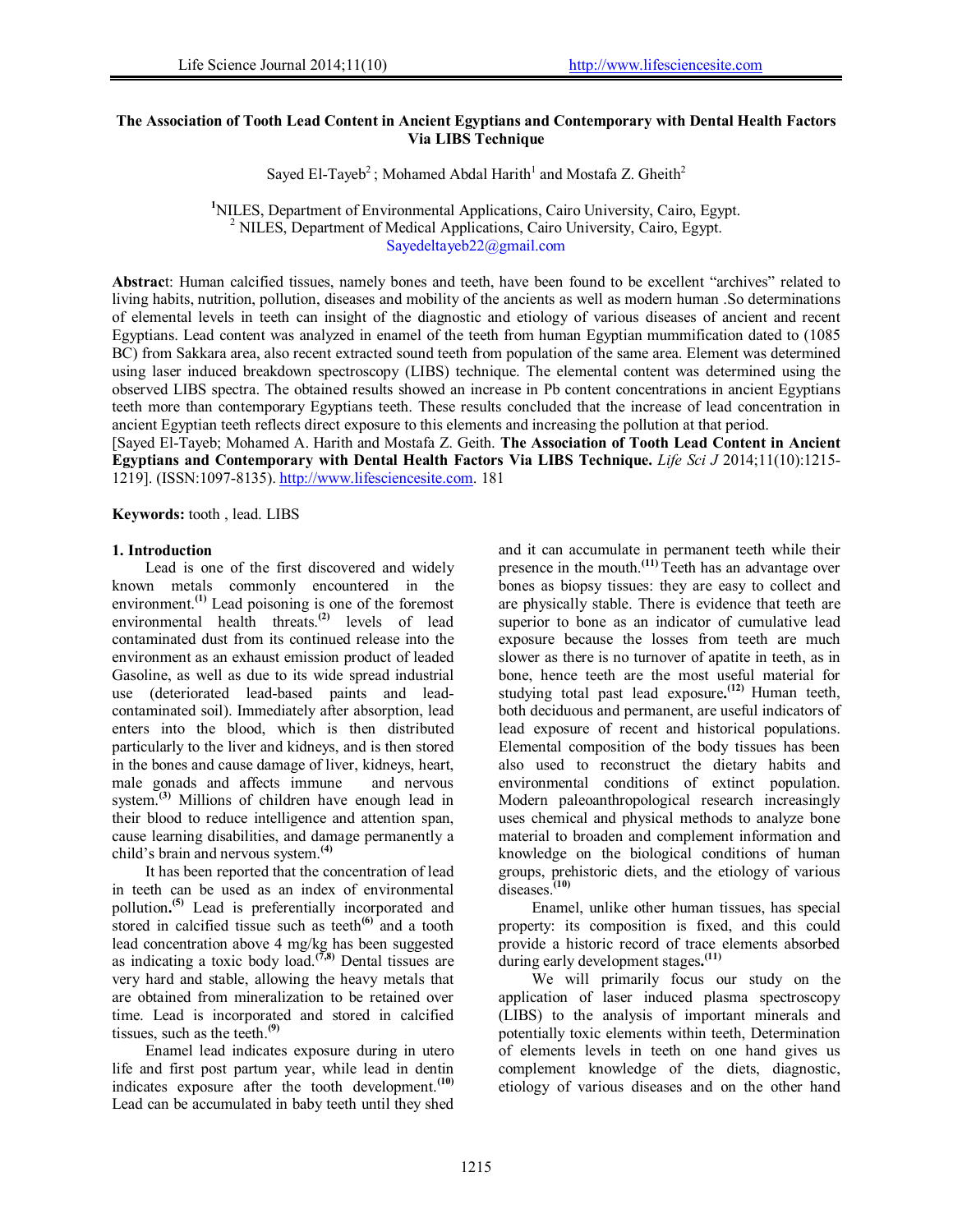provide us with information about the environmental conditions of ancient Egyptians in different eras.

# **2.Materials**

# **Source of samples**

The study included 100 samples of adult's skulls belonging to new kingdom in ancient Egyptians. These samples were excavated from the archaeological area of Sakkara. **Fig. (1).** One hubersnderd contemprarey individuals have been subjected to this study. The recent samples were extracted from individual living in the same area **(Fig.1).**

All the samples were subjected to clinical examination.



**Fig. (1): Showing different sample of teeth (new kingdom and contemporary teeth)**

# **Methods:**

### **Preparation of teeth:**

The teeth were washed with de-ionized water then dried and coded. The recent samples were scraped, washed with de-ionized water to remove any traces of soft tissues or calculus deposits, then dried.

# **Analytical method and scientific devices used, Laser Induced Breakdown Spectrometry (LIBS) technique, The experimental setup:**

A block diagram of the LIBS experimental setup is shown in **Fig. (2).** Laser induced plasma is obtained using a Nd: YAG laser (Surlite I, Continuum, USA) delivering 7 ns laser pulses at its fundamental wavelength ( $\lambda = 1064$  nm) with adjustable repetition rate up to 10 Hz (i.e. 10 pulses per second). The laser pulse energy was adjusted by a suitable combination of beam splitters, as an external attenuator at constant operating high voltage (1.3 kV) to ensure spatial beam profile stability. An energy meter (NOVA, Ophir Optronics Ltd., USA) was employed to monitor the shot-to-shot pulse energy. Plasma production on the tooth surface (i.e. on the enamel) was attained via a quartz plano-convex lens of 100 mm focal length. A 1m length fused silica optical fiber mounted on a micro *xyz*-translation stage (not shown in the figure) is used to collect the emission light from the plasma plume and feed it to an echelle spectrometer (Mechelle 7500, Multichannel instruments, Sweden). The echelle grating spectrometers, designed for operation in high orders and high angles of incidence and diffraction, can provide high resolution in a more compact size and cover a much wider spectral range than conventional grating spectrometers. The Mechelle 7500 provides a constant spectral resolution of 7500 corresponding to 4 Pixels FWHM (Full Width at Half Maximum), over a wavelength range 200-1000 nm displayable in a single spectrum. A gateable intensified CCD camera (DiCAM-Pro-PCO Computer Optics, Germany) coupled to the spectrometer was used for the time resolved detection of the dispersed light. The gating of the camera and the timing for spectral data accumulation were controlled via a PC.

The overall linear dispersion of the spectrometercamera system ranges from 0.006 (at 200 nm) to 0.033 nm/pixel (at 1000 nm). To avoid electronic interference and jitters, the intensifier high voltage was triggered optically. The ICCD camera control was performed via special Multichannel Instruments software. Echelle spectra display, processing and analysis were done using 2- and 3-D Gram/32 software programs (National Instruments, USA). In addition to the atomic database used by the mentioned software, spectral lines identification was checked by the most up-to-date electronically published database. The experimental equipments and its working conditions are summarized in **Table (1).** All measurements were performed in air under atmospheric pressure. Five single spectra have been accumulated for each tooth at five different positions on the sound part of the tooth. The averages of the 25 spectra acquired represent the enamel spectrum of such tooth.

# **3. Results and Discussion**

Here we report on the application of laser induced breakdown (LIBS) to the analysis of important toxic elements within enamel.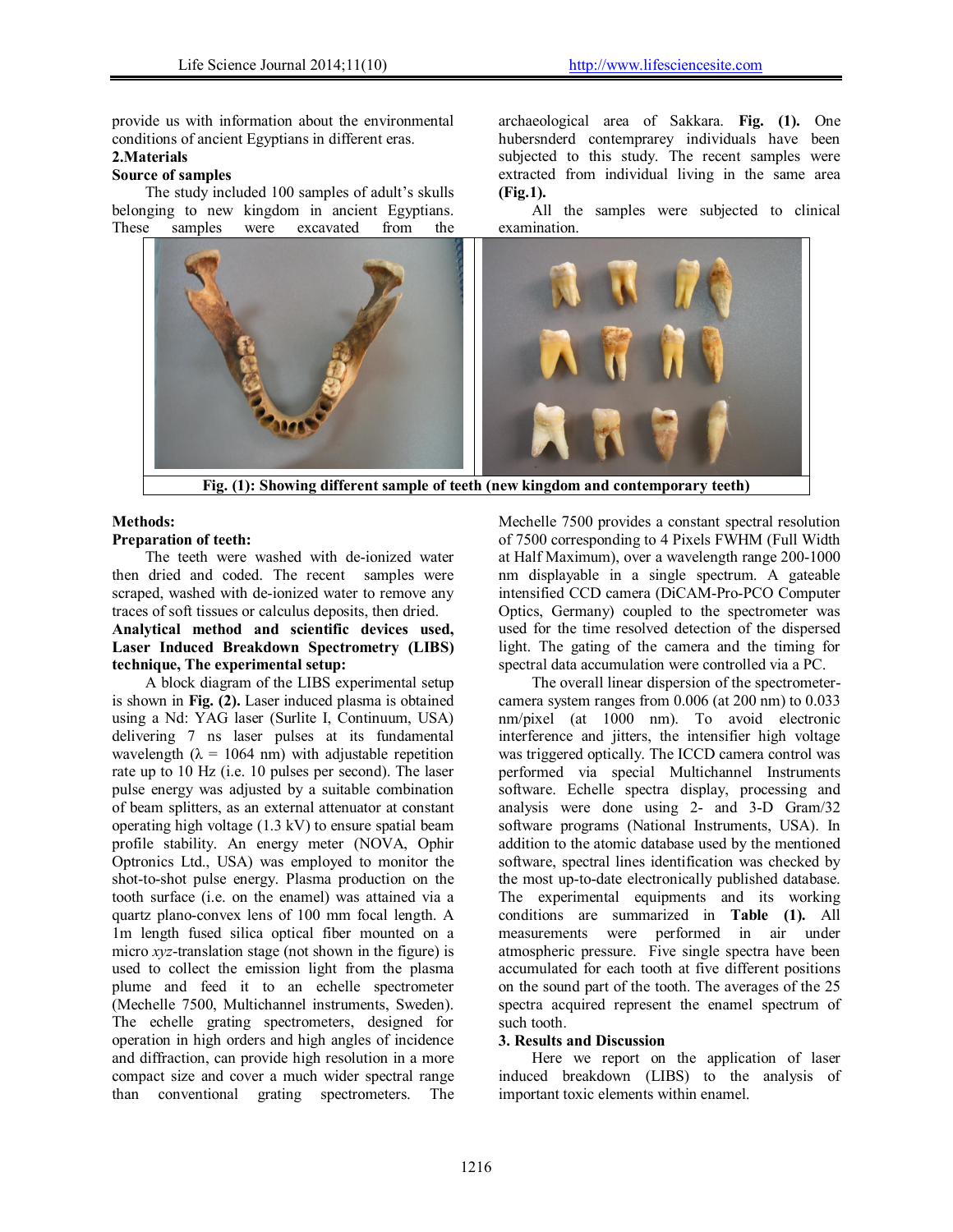Qualitative analysis **Fig. (3)** shows a typical qualitative LIBS spectrum for human dental enamel sample using the LIPS<sup>++</sup> program. This spectrum is the average of 20 single spectra recorded at 2.5 s delay time and 10 s gate width the panoramic Echelle spectra in the spectral range 200 - 800 nm show the UV-visible emission lines of calcium as a major element and the emission lines of Al, Ba, K, Li,Sr, Pb, Fe, Mn.



### **Fig. (2): Showing set up block diagnram**

*Table (1):* The experimental equipments and its working conditions

| Continuum Surelite I                     |
|------------------------------------------|
| Nd:YAG(Santa Clara, Ca, USA)             |
| 1064 nm, 100 mJ, 7 ns, 6 mm diameter     |
| 25 mm diameter, 99%R at 450 high         |
| energy, 1064 nm, (Newport, Irvine, Ca,   |
| USA)                                     |
| 10 cm focal length, Plano-convex quartz, |
| (Newport, Irvine, Ca. USA)               |
| Mechelle 7500: ICCD Camera.              |
| DiCAM-PRO (PCO Computer Optics,          |
| Germany) with echelle spectrometer and   |
| Mechelle software (Multichannel          |
| instruments, Stockholm, Sweden).         |
| GRAMS/32 version 5.1 Spectroscopic       |
| Data Analysis Software (Galactic         |
| Industries, Salem, NH, USA).             |
|                                          |



The Nd: YAG laser energy was 100 mJ at wavelength 1064 nm, plasma emissions are accumulated with delay 2.5 s, and gate width 10 s. Figure 2: Typical qualitative LIBS spectrum for enamel elemental composition. The Nd: YAG laser energy was 100 mJ at wavelength 1064 nm, plasma emissions are accumulated with delay 2.5 s, and gate width 10 s. Mg, Mn, Na, Pb and Sr as trace elements in the dental enamel sample. The observed spectrum reflects the wide spectral range and the high resolution of the used spectroscopic system.

#### **Quantitative analysis**

For quantitative elemental analysis Pb have been chosen because of their importance related to the medical, biological and environmental exposure. In order to obtain quantitative calibration data, we have used calibration curves of **Samek** *et al.***(2000)** (13) obtained by fabricated arti- ficial reference samples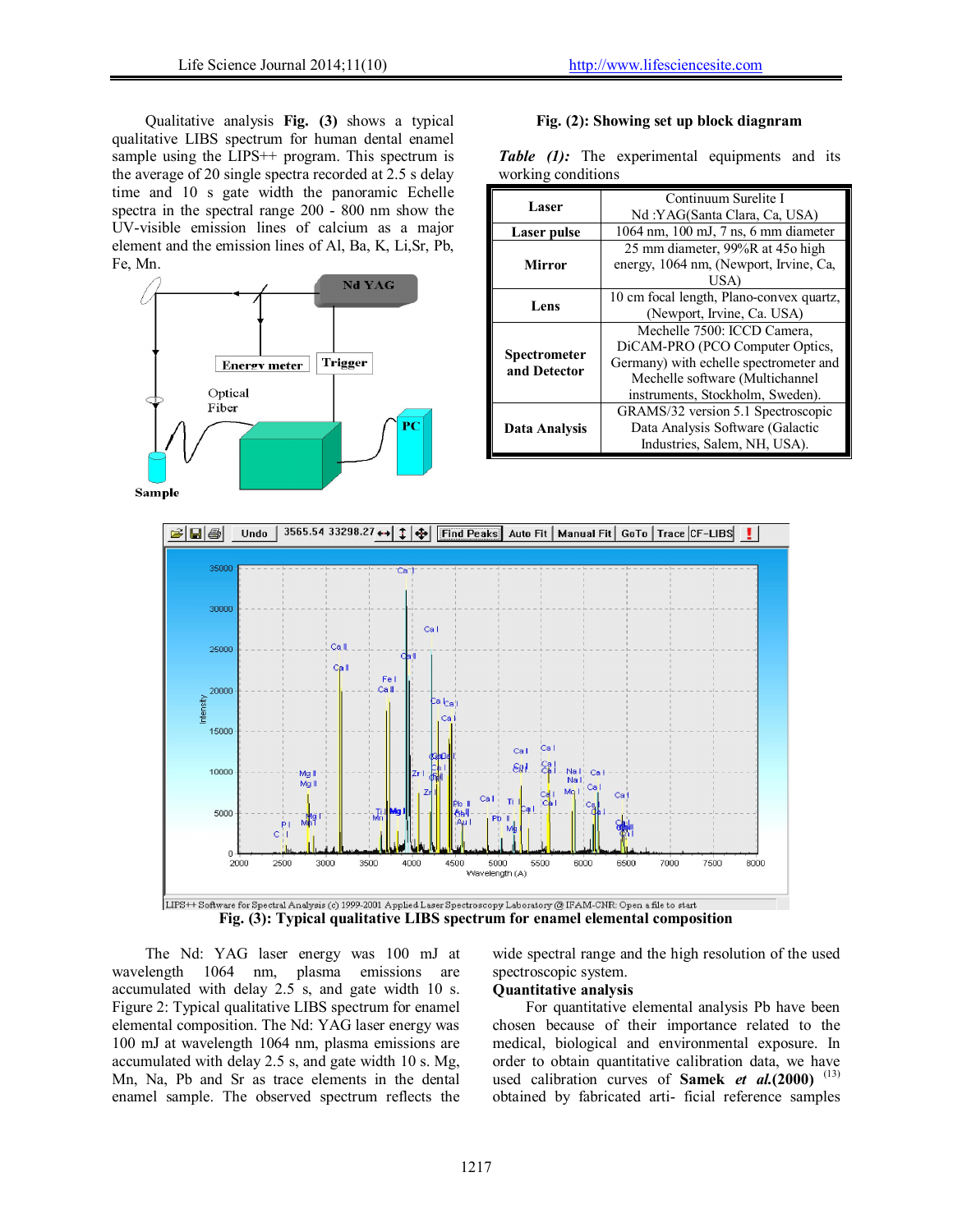CaCO3 to resample the teeth enamel (hydroxyapatite  $Ca_{10}(PO4)_6(OH)$ <sub>2</sub> using LIBS technique under experimental conditions similar to ours. These were made in the form of pressed pellets of  $CaCO<sub>3</sub>$  (as the base matrix material) spiked with known amounts of Al, Sr and Pb. Thus A1, Sr and Pb were added simultaneously to the pellets, to reduce the number of individual samples and to allow for cross-calibration. The relative element concentrations were adjusted in the range 100-10000 ppm relative to the Ca content of the matrix as shown in **Table (1)** using the obtained calibration **Fig. (4)** curves and their corresponding calibration equations, the elemental concentrations of Al, Pb and Sr were obtained in the 150 teeth samples (50 for old kingdom, 50 for middle and newly kingdom and 50 for recent individuals). Then the average concentration of an element for each group (i.e. 100 teeth) represents as a column in histogram figures (5). In these histograms, a comparison of the obtained concentrations for each element in the three age categories is discussed separately as follows.

**Fig. (5):** shows the lead percentage variation in enamel that decreasing from the old kingdom gradually down to the recent age. These obtained results revealed the increase of the lead levels in ancient Egyptian new kingdom more than contemporary at the same area.

Our results are in agreement with the results of Attramadal and Jonsen<sup>[14]</sup> who found a higher lead content in Bronze Age teeth. They obtained these results from archaeological burial sites which attribute to the use of glazed pots with high lead content by ancient people. Moreover our obtained results agree with the results of **Reitznerova** *et al.*<sup>[15]</sup> who found Lead content in Bronze Age is as same as in the contemporary teeth. These obtained results may be explained as follows; - Firstly, Old Egyptian used lead in many applications like small statues**[16,17]** load for net fishing.



**Fig. (4): Calibration curves of pb, relative to Ca**



**concentration of lead Pb in enamel of new kingdom and contemporery**

**Fig. (5): Shows the Lead percentage variation in enamel that decreasing from new kingdom gradually down to contemporary**